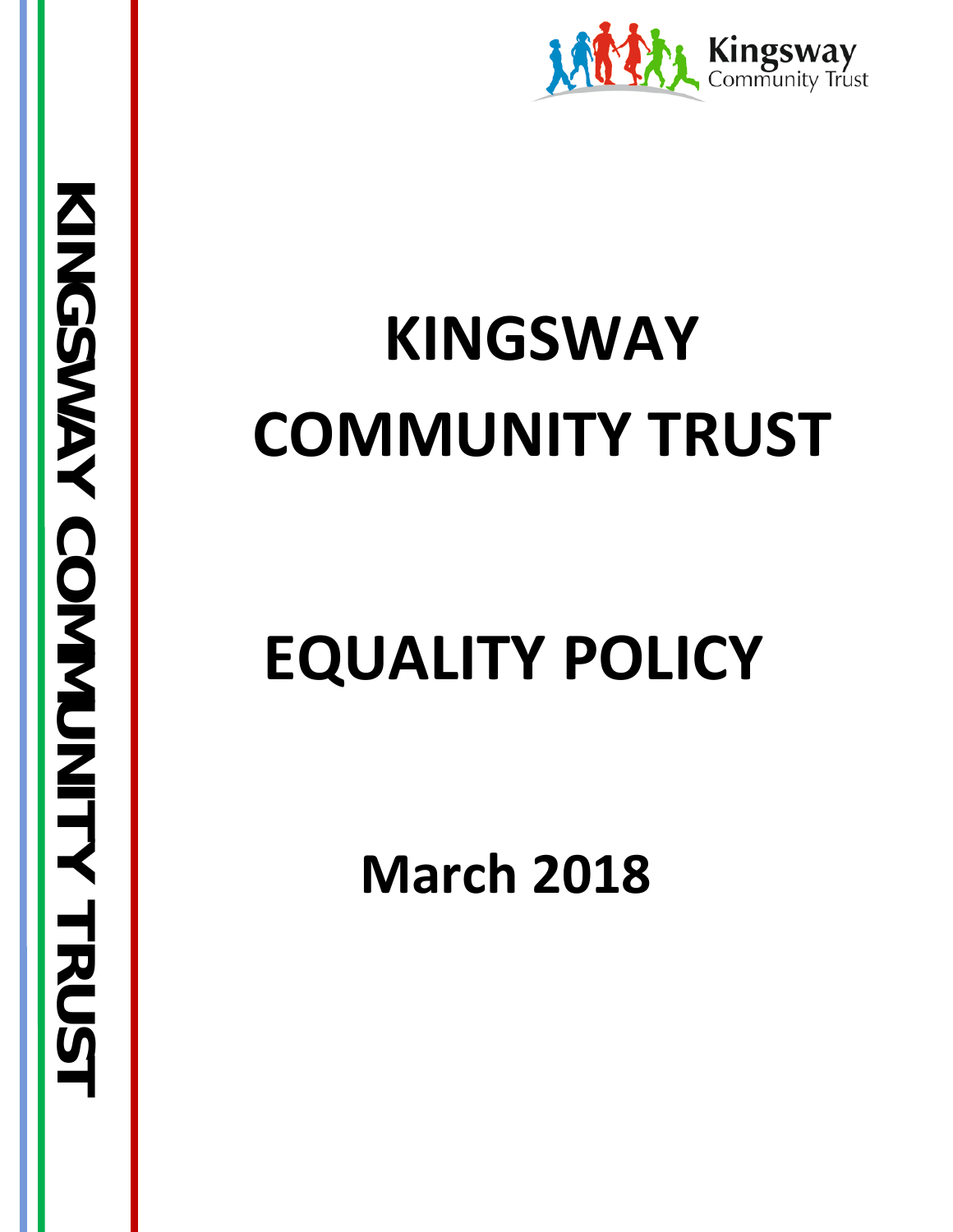# **EQUALITY POLICY Date: March 2018 Review date: Spring 1, 2022**

## **CONTENTS**

| Paragraph                                                           |                                           | Page           |
|---------------------------------------------------------------------|-------------------------------------------|----------------|
| 1.                                                                  | Introduction                              | 3              |
| 2.                                                                  | Scope                                     | 3              |
| 3.                                                                  | <b>Community Cohesion</b>                 | 4              |
| 4.                                                                  | <b>Key Principles</b>                     | 4              |
| 5.                                                                  | <b>Roles and Responsibilities</b>         | 5              |
| 6.                                                                  | The Equality Act 2010                     | $\overline{7}$ |
| 7.                                                                  | The Public Sector Equality Duty           | $\overline{7}$ |
| 8.                                                                  | <b>Recruitment and Training</b>           | 8              |
| 9.                                                                  | Monitoring and Review                     | 9              |
| 10.                                                                 | Availability of Equality Information      | 9              |
| 11.                                                                 | Dealing with Breaches                     | 9              |
|                                                                     |                                           | 11             |
|                                                                     | Appendix A - Guidance on the Equality Act |                |
| Appendix B - How the Trust is complying with its general duty<br>15 |                                           |                |
| Appendix C - The Trust's current Equality Objectives<br>18          |                                           |                |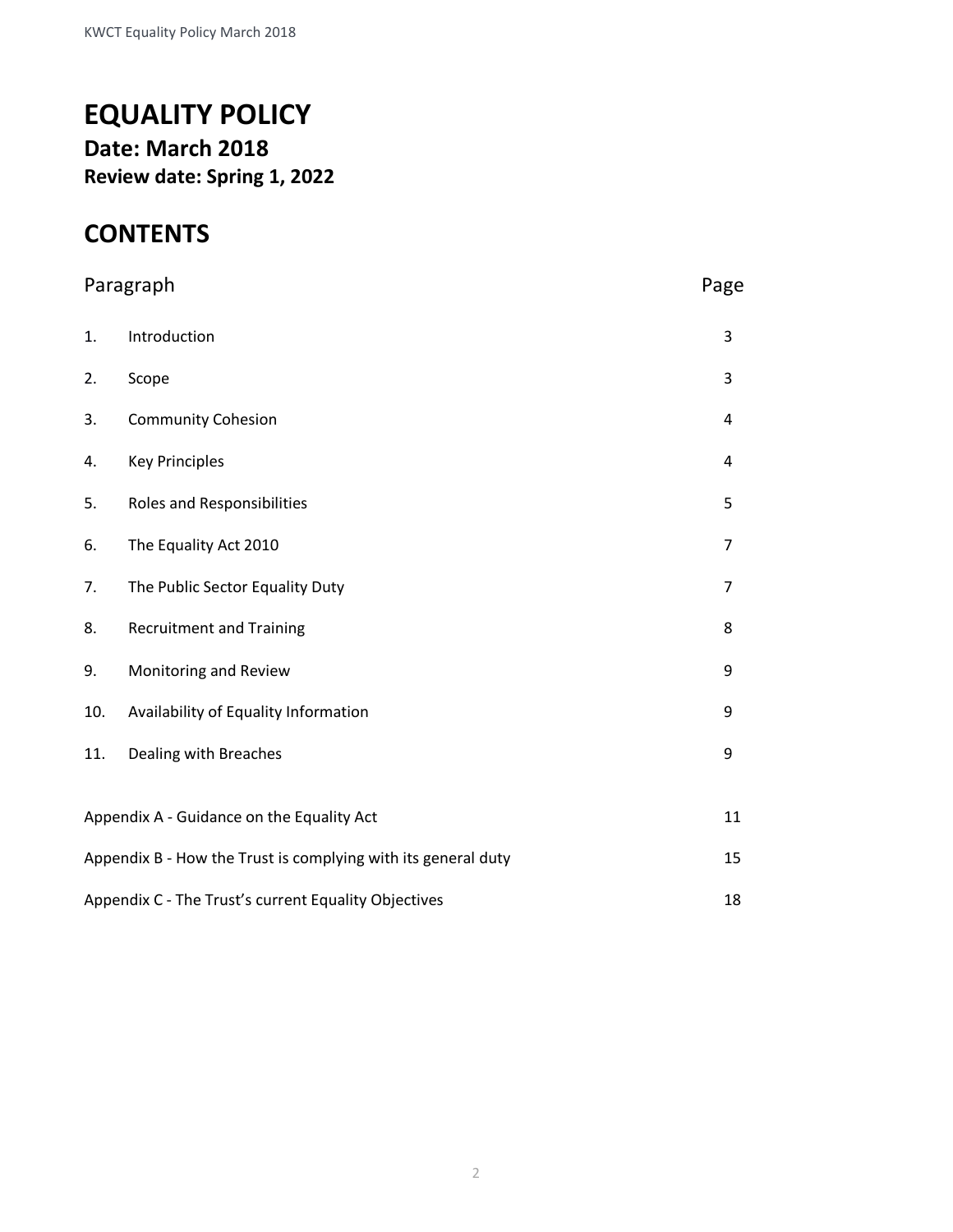## **1. Introduction**

- 1.1 Schools and academies are required to publish information to show how they are complying with their Public Sector Equality Duty under the Equality Act 2010 ("the Act") and to prepare and publish equality objectives under the Equality Act 2010 (Specific Duties) Regulations 2011.This policy and guidance document details the Trust's approach and commitment to equality and provides information on how the Trust is complying with its general and specific equality duties. As part of its commitment to equality, this policy also provides guidance on the types of behaviour which are unlawful under the Act and on the protected characteristics referred to in the Act.
- 1.2 This policy takes into account the provisions of the Department for Education's non statutory advice for schools on the Equality Act 2010 and also the Employment Statutory Code of Practice on the Equality Act 2010 produced by the Equality and Human Rights Commission (EHRC). This policy also takes into account the provisions relating to equality in the Ofsted inspection framework 2015. The framework places a strong focus on actively promoting equality and diversity, tackling bullying and discrimination, narrowing any gaps in achievement between different groups of children and learners and actively promoting British values. It also makes clear that schools will be assessed in relation to compliance with their duties under the Act and the Human Rights Act 1998 and on the extent to which they promote equality of opportunity and take positive steps to prevent any form of discrimination, either direct or indirect, against those with protected characteristics.
- 1.3 This policy also acknowledges the guides on equality produced by ACAS in August 2015, the guidance documents for schools produced by the EHRC, the duty placed on the Governing Bodies of maintained schools under the Education and Inspections Act 2006 to promote community cohesion and the standards of international human rights as expressed in the Human Rights Act 1998, the UN Convention on the Rights of the Child and the UN Convention on the Rights of People with Disabilities.
- 1.4 This policy will inform the Trust Development Plan and will enable the Trust to demonstrate how promoting equality and eliminating discrimination can help to raise standards, ensure that equality and diversity are part of the school's core business both as a school and an employer and ensure that the Trust's commitment to ensuring its position as a provider of the highest quality education supports the school's equality objectives.
- 1.5 This policy is the key Trust document for information about equality. It brings together all the Trust's previous policies, schemes and action plans around equality.

## **2. Scope**

2.1 This policy applies to everyone involved with the Kingsway Community Trust: all members of staff, all pupils all School Governors and Trust Board Members. It provides guidance and information for parents, carers, school visitors and other members of the wider school community and sets out the Trust's expectations and required standards of behaviour with regard to equality issues and community cohesion.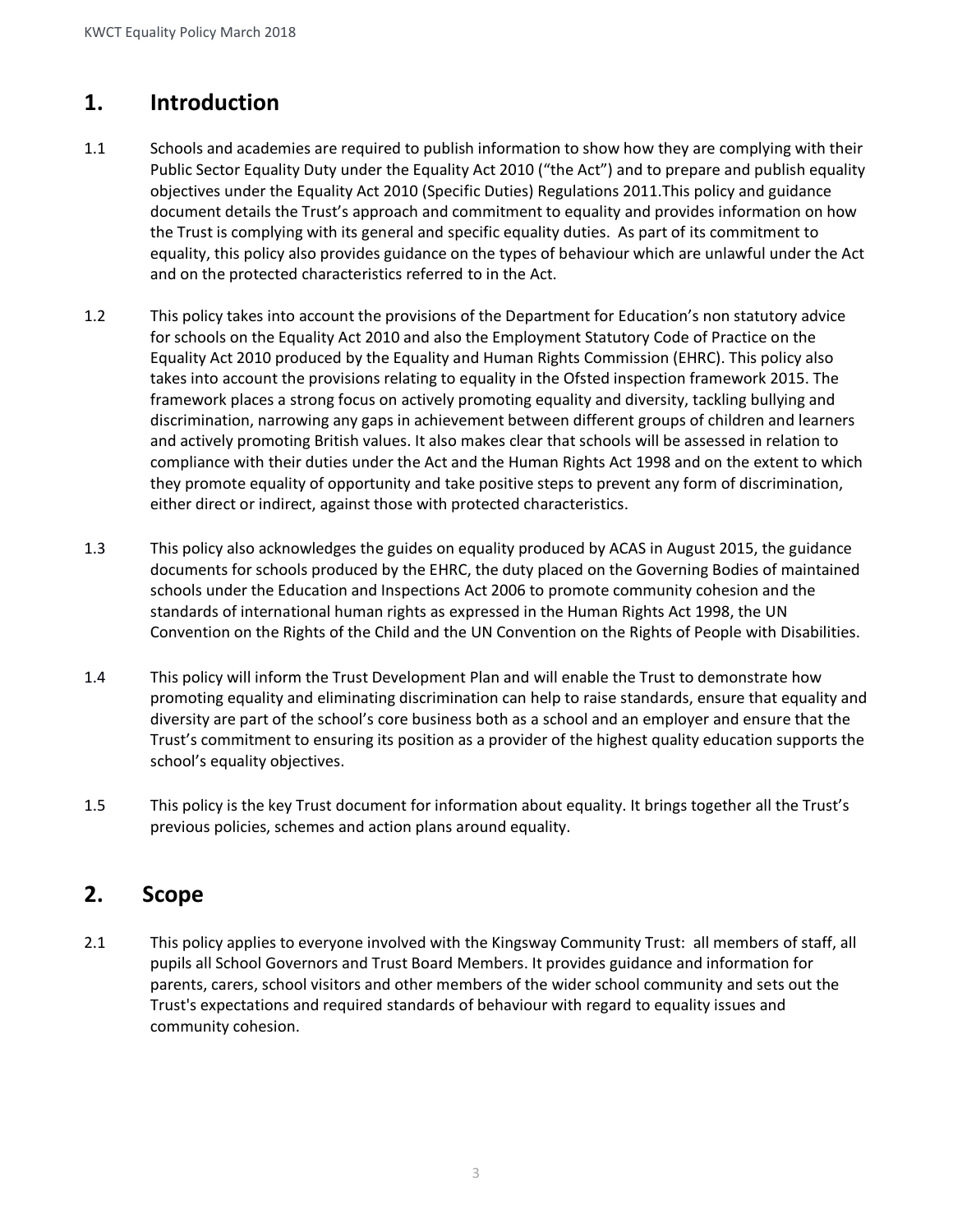## **3. What is community cohesion?**

By community cohesion, we mean working towards a society in which there is a common vision and sense of belonging by all communities; a society in which the diversity of people's backgrounds and circumstances is appreciated and valued; a society in which similar life opportunities are available to all; and a society in which strong and positive relationships exist and continue to be developed in the workplace, in schools and in the wider community.

### **Community from our schools' perspective**

For our schools, the term 'community' has a number of dimensions including:

- The school community the pupils it serves, their families and the school's staff;
- The community within which the school is located the school in its geographical community and the people who live or work in that area;
- The community of Britain all schools are by definition part of this community;
- The global community formed by EU and international links.

In addition, schools themselves create communities – for example, the networks formed by schools' in development groups

## **4. Key Principles**

4.1 In fulfilling its obligations under the Act and when carrying out its duties as detailed in this policy, the Trust will be guided by the following Key Principles. The Trust will be guided by the Key Principles in the application and implementation of all its policies, procedures and practices in all schools, and the word 'school' is defined as covering Cringle Brook Primary, Green End Primary, and Ladybarn Primary schools.

#### **Principle 1 – Equal Value**

All members of the school community are of equal value and are entitled to be treated with dignity and respect and should treat others in the same way, regardless of disability, ethnicity, culture, national origin or national status, gender and gender identity, religious or non-religious affiliation or faith background or sexual orientation.

#### **Principle 2 - Diversity**

Diversity is a strength, which is respected and celebrated by all pupils, staff and visitors to the school, while recognising that treating people equally does not necessarily mean treating them all in the same way. The school recognises that people with protected characteristics face barriers and therefore makes reasonable adjustments to arrangements or practices, including the provision of any necessary auxiliary aids and services to avoid or minimise the possible negative impacts these may have. We believe that it is the duty of our school to address issues of 'how we live together' and 'dealing with difference' however controversial and difficult they might sometimes seem.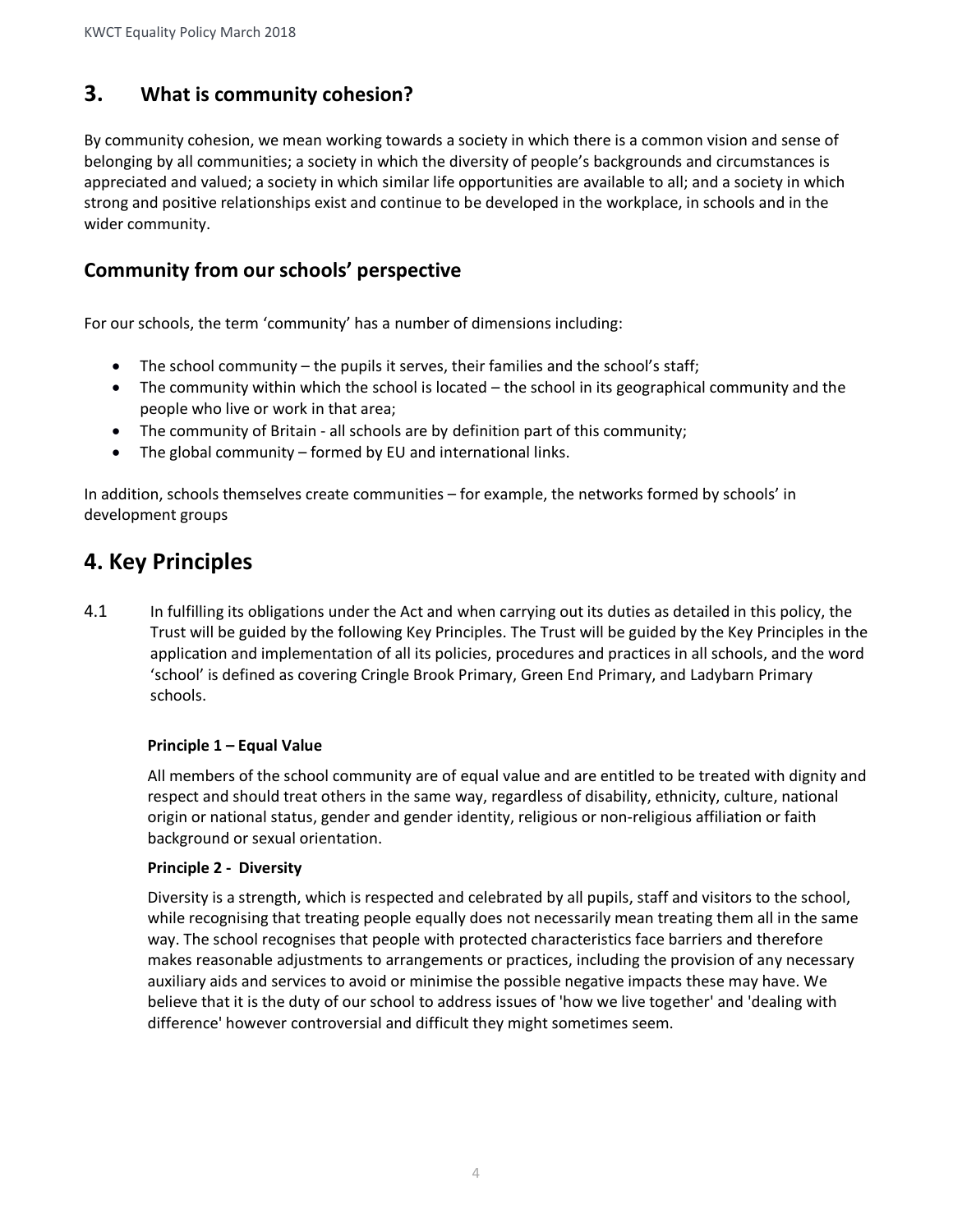#### **Principle 3 – Equality of Opportunity**

The school promotes equality of opportunity and the fundamental British values of democracy, rule of law, individual liberty and mutual respect and tolerance for those with different faiths and beliefs, to ensure that pupils are well prepared to contribute to wider society and life in modern Britain. The school ensures equality of opportunity in all aspects of employment including in recruitment, promotion and continuing professional development and takes into account any relevant exemptions and exclusions.

#### **Principle 4 - Positive Relationships**

The school fosters positive attitudes and good relationships through its policies, procedures and activities to encourage mutual respect between all groups of individuals who are different from each other. The school takes seriously bullying and prejudice motivated incidents and the use of discriminatory and derogatory language. Any such conduct and behaviour will be carefully monitored and dealt with fairly and firmly. All staff are trained to deal with such incidents including homophobic and transphobic bullying and bullying related to sexual orientation, transgender, disability, race and religion. This policy should be used in conjunction and with reference to section 19 of the Safeguarding Policy- preventing radicalisation and violent extremism.

#### **Principle 5 – Engagement**

The school will consult and engage all stakeholders when dealing with equality issues, taking into account their views and those of people with specialist knowledge in the implementation and review of this policy and the school's equality objectives.

#### **Principle 6. - Community Cohesion**

The school fosters a shared sense of cohesion and belonging and will strive to ensure that all pupils, members of staff, parents/carers, school governors and Trust board members feel a sense of belonging within the school and within the wider school community, and that they feel respected and are able to participate fully in school and in public life for the benefit of wider society. We wish to show that through our ethos and curriculum our school can promote a common sense of identity and support diversity, showing our pupils how different communities can be united by common experiences and values.

4.2 The Trust will take all reasonable steps to ensure that pupils, members of staff, governors, trust board members and members of the wider school community are aware of and conduct themselves in accordance with the Key Principles.

## **5. Roles and responsibilities**

#### 5.1 **The Trust Board is responsible for:-**

- Ensuring that all Trust Board Members and Governors are aware of their responsibilities under equality legislation;
- Having due regard to the Trust's general equality duty when making decisions;
- Ensuring that this policy is implemented by the Executive Headteacher; Nominating a Trust Board member to be given specific responsibility for monitoring equality issues
- Ensuring that all the Trust policies promote equality and that the Trust board keeps aspects of the Trust's commitment to equality under review, for example, in terms of standards, curriculum, admissions, exclusions, personnel issues and the school environment;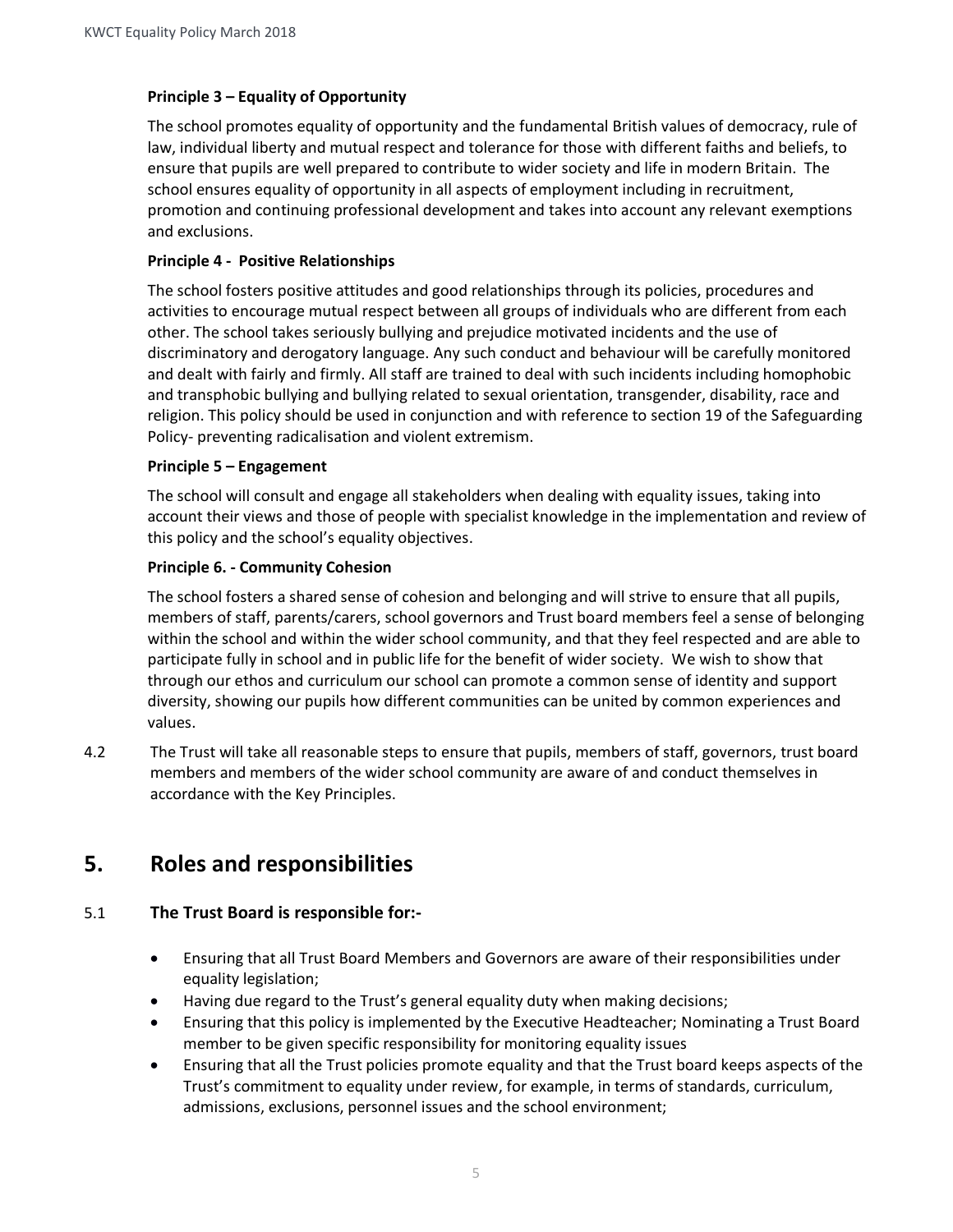- Ensuring that the Trust's equality objectives are published, actively pursued and reviewed at intervals of no more than 4 years;
- Ensuring that equality information is published on an annual basis;
- Monitoring the achievement of equality objectives.
- Promoting British values.

#### 5.2 **The Executive Headteacher (with support from the Senior Leadership Team) has responsibility for: -**

- Making sure this policy and any related policies and procedures are implemented in school;
- Appointing the Head of School to assume day to day responsibility for coordinating the implementation of this policy and for monitoring outcomes;
- Ensuring the school's equality objectives are published and actively pursued;
- Monitoring how and whether the school's equality objectives are being met;
- Producing information for pupils, staff and governors about the Trust's equality objectives and how they are working;
- Ensuring reasonable adjustments are made in relation to disability, with regard to pupils, staff, parents, carers and visitors to all schools;
- Ensuring that all schools follow their disability accessibility plan;
- Making sure that this policy (and any other policies through which the schools address equality matters) are published and are readily available to trust board members, governors, staff, pupils, parents, carers and the wider school community;
- Making sure all members of staff are aware of their responsibilities under the act and receive appropriate training and any support in carrying these out;
- Ensuring that appropriate action (including disciplinary action) is taken in cases of discrimination, harassment and victimisation including cases involving bullying and/or harassment related to any of the protected characteristics;
- Ensuring that members of staff and pupils are aware of the procedure for reporting and following up bullying and prejudice-related incidents;
- Promoting British values.
- Ensuring that lessons across the curriculum promote common values and help pupils to value differences and to challenge prejudice and stereotyping.
- Ensuring that there is a programme of curriculum-based activities whereby pupils' understanding of community and diversity is enriched through visits and meetings with members of different communities.
- Ensuring that there are partnership activities in place to engage all members of the school and its wider community.

#### 5.3. **All members of staff are responsible for: -**

- Being aware of their responsibilities under the Act and this policy and recognising that they have a role and responsibility in their day to day work to promote equality, inclusion and good community relations;
- Keeping up to date with equality legislation relevant to their work;
- Highlighting any training or development they require to carry out their responsibilities under the Act or this policy and attending any related training or learning opportunities;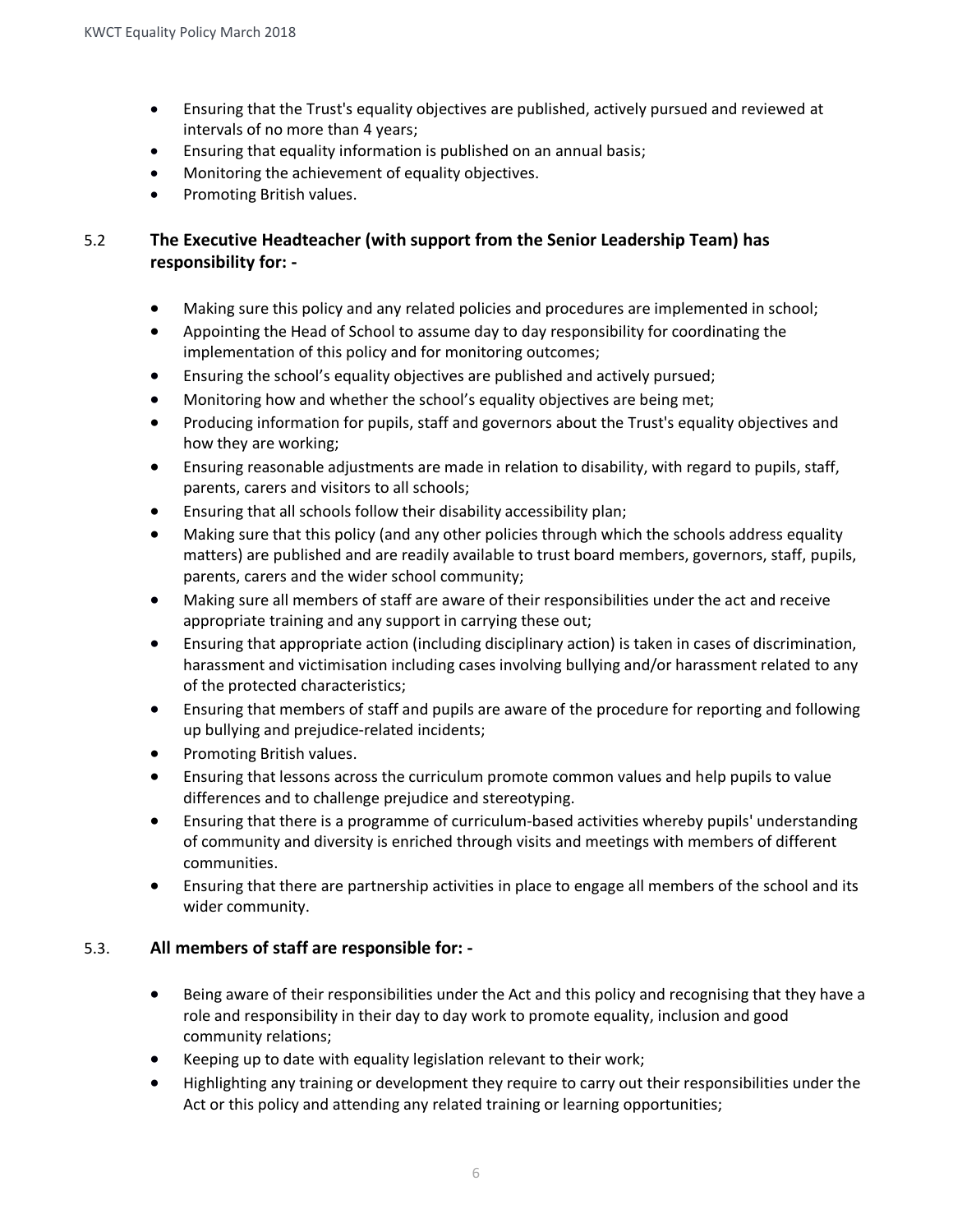- Promoting equality of opportunity and good relations and not discriminating on any grounds;
- Fostering good relations between groups with protected characteristics and those without protected characteristics;
- Dealing fairly and professionally with any bullying and discriminatory incidents;
- Being able to recognise and challenge prejudice, bias, discrimination, stereotyping and any inappropriate language or behaviour;
- Promoting an inclusive and collaborative ethos in their lessons and being role models for equal opportunities through their words and actions.

#### 5.4 **Pupils must be encouraged to recognise that they have a role and responsibility to themselves and others so they understand and are able to: -**

- Promote equality, inclusion and good community relations;
- Challenge inappropriate language and behaviour;
- Tackle bias and stereotyping;
- Work to promote anti bullying strategies;
- Respond appropriately to incidents of discrimination and harassment and understand the action needed to report these;
- Regard people of all faiths, races and cultures with respect and tolerance;
- Support the Trust's approach and commitment to equality and comply with the provisions of the act and this policy.

#### 5.5 **Visitors (including parents, carers and contractors) are expected to –**

- Support the Trust's approach and commitment to equality and to comply with the provisions this policy;
- Refrain from engaging in any behaviour which is unlawful under the Act whilst on school premises.

## **6. The Equality Act 2010**

- 6.1 The Act provides a single, consolidated source of discrimination law, replacing all the previous UK anti discrimination laws. The Act defines types of **unlawful behaviour** in relation to persons with **protected characteristics**. The Act applies to all schools and academies including maintained and non-maintained special schools.
- 6.2 As part of the Trust's commitment to eliminating conduct prohibited by the Act, guidance on the provisions of the Act (and how those provisions apply to schools) is contained in Appendix A. The guidance provides information about the types of behaviour which are unlawful under the Act and information about the characteristics which are protected under the Act.

## **7. The Public Sector Equality Duty.**

7.1 The Act also introduced a single **Public Sector Equality Duty** (sometimes also referred to as the **'general duty'**). The general duty applies to public bodies, including all schools and academies. The general duty is supplemented by separate **specific equality duties** which require schools to publish information to show how they are complying with their general duty and to prepare and publish equality objectives.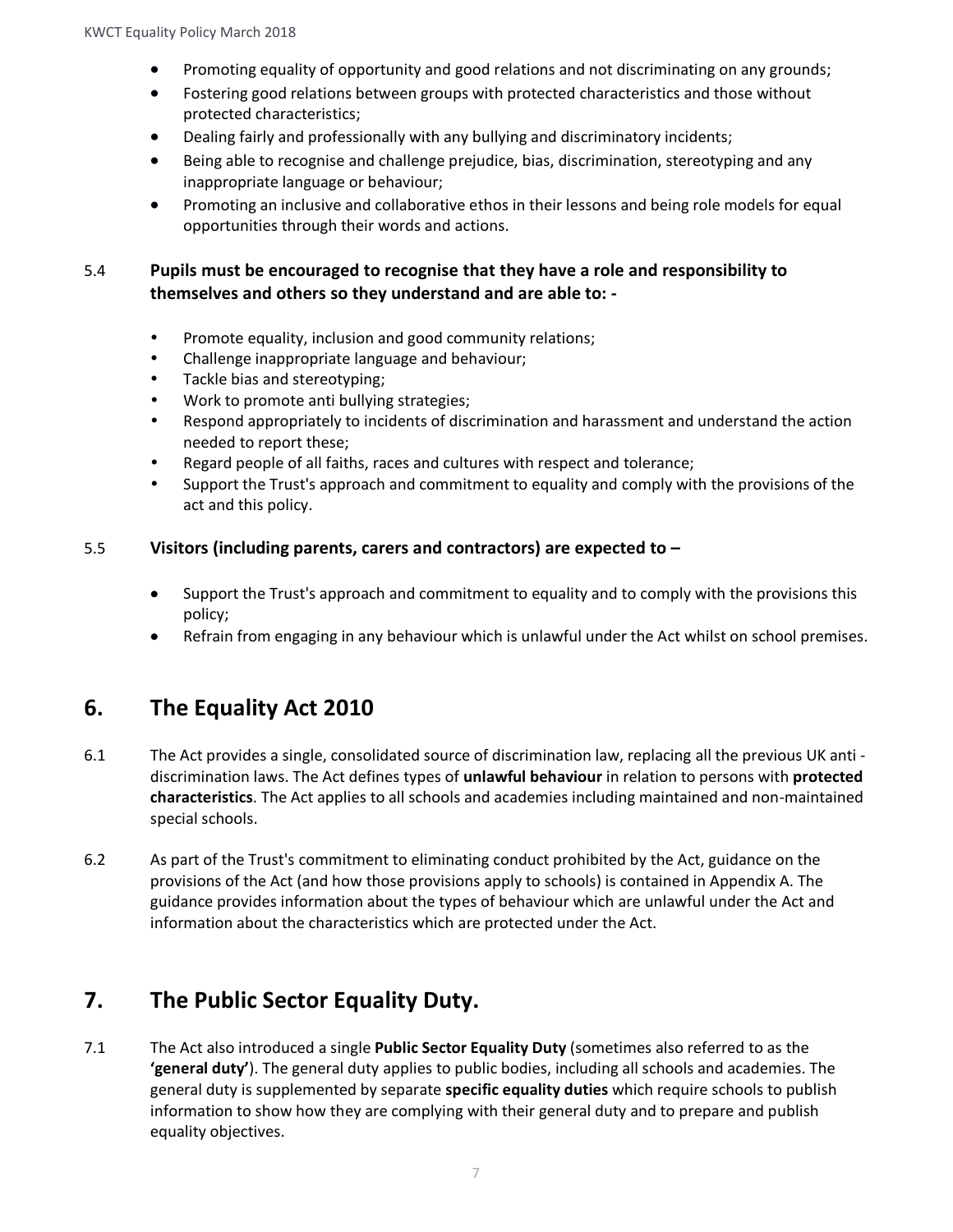- 7.2 Guidance on the Public Sector Equality Duty and the specific equality duties and how they apply to schools is contained in Appendix A.
- 7.3 Information in relation to how the Trust is complying with its general and specific duties is detailed below and in the Appendices referred to. In particular: -
	- Examples of how the Trust has due regard to the three strands of its general duty are set out in **Appendix B**;
	- Details of how the Trust complies with its duties in relation to disabled pupils and members of staff are included in **Appendix B**;
	- The Trust's current equality objectives are detailed in **Appendix C**;
	- Details of the school's accessibility planning are contained in **Appendix D**
- 7.4 To assist with the duty to have due regard, the Trust will assess the equality implications in relation to all new policies, procedures and projects. This will help the Trust to ensure that it is not unlawfully discriminating against certain individuals or groups and that the Trust is ensuring that diversity, equality and inclusion run through all areas of school life.
- 7.5 The Trust Board and the school's leadership team will keep written records of all relevant decisions and actions including notes of Trust Board meetings, Governing Body meetings, senior leadership meetings, staff meetings, school council meetings*.*
- 7.6 The Trust's equality objectives are specific and measurable and have been arrived at as a result of consultation with *the staff, pupils, and parents.* The Trust will monitor and review its equality objectives in consultation with *the school's Equality Working Group/parents, pupils, and staff.*
- 7.7 Information will be published on the Trust's website. The Trust's website provides links to important equality information including a link to this policy and to the Trust's current equality objectives.

## **8. Recruitment and Training**

- 8.1 All members of school staff who are involved in recruitment will receive appropriate training on equality issues. Further Information about staff recruitment is contained in the school's Recruitment Policy. Decisions concerning staff recruitment will be based on merit apart from in necessary or exceptional circumstances and where exceptions under the Equality Act apply.
- 8.2 In accordance with provisions in the Equality Act, the school will not enquire about the health of an applicant for a job until after a job offer has been made (unless the questions are related to an intrinsic function of the work for the job). Any necessary health questions will be asked after a job offer has been made and in all cases, any health related questions will be targeted, necessary and relevant to the job applied for.
- 8.3 The school is committed to ensuring that all members of staff and the school's Trust Board and Local Governing Bodies undergo training and development in relation to their duties under the Act and in relation to this policy.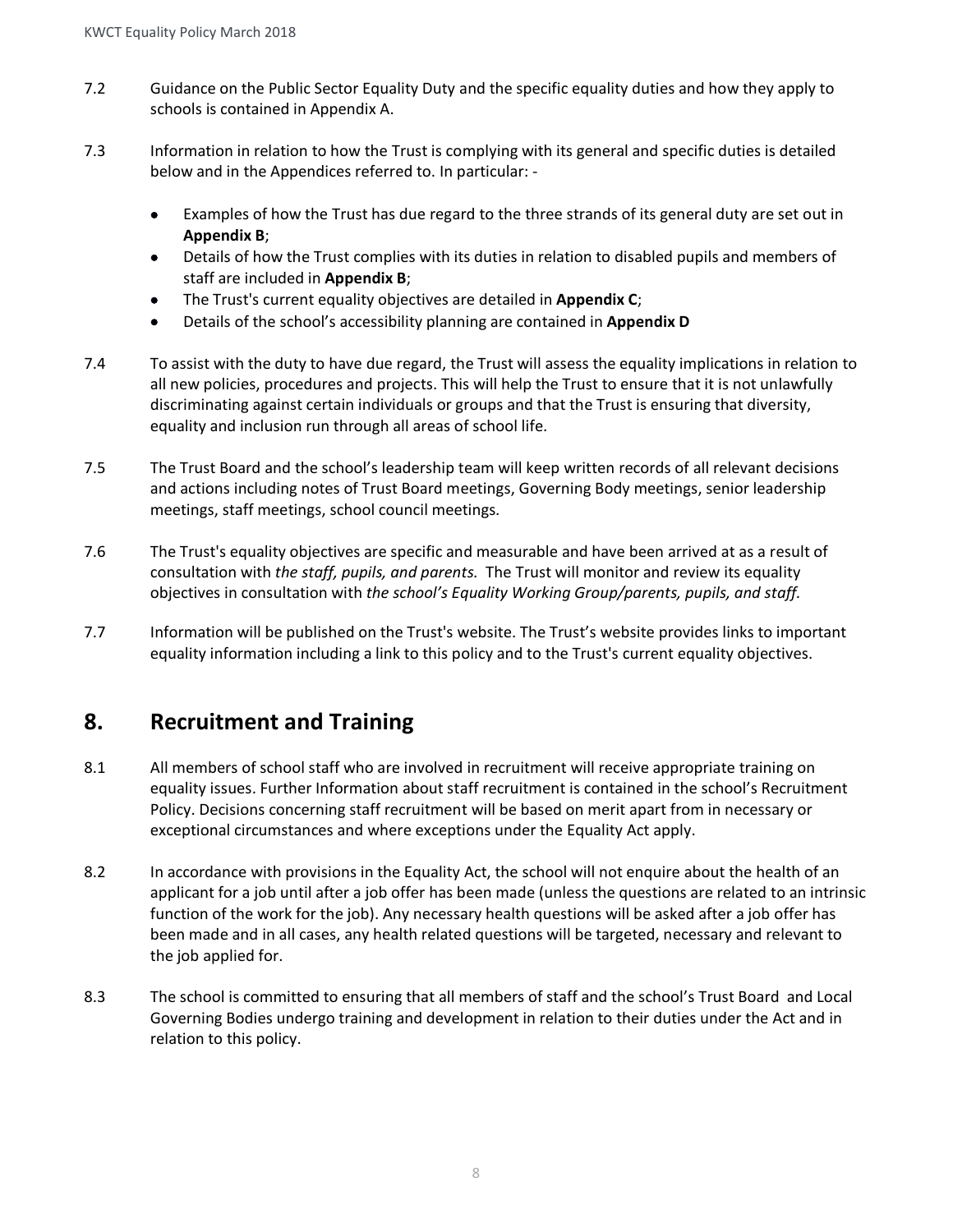## **9. Monitoring and Review**

- 9.1 The Trust will review this policy every 4 years and will ensure that the views of the stakeholders are sought in relation to the ongoing development and review of this policy.
- 9.2 The Trust will evaluate the success of the Trust 's equality work using quantitative and qualitative data and by the extent to which the Trust achieves improved outcomes for different groups.
- 9.3 An analysis of equality data will inform discussions about the school's equality objectives and the Trust will regularly monitor whether and how the Trust is meeting its objectives.
- 9.4 The Trust will monitor and will regularly review all policies, procedures and practices to ensure compliance with the Equality Act and will assess whether any changes need to be made.

## **10. Availability of Equality Information**

- 10.1 The Trust will take all reasonable steps to ensure that the whole school community knows about the Trust's commitment to equality and is aware of the Trust's equality objectives. This will be done via school communications including the school newsletter, assemblies, staff meetings, school council meetings and via the Trust's websites.
- 10.2 This policy is available:
	- On the Trust website;
	- On request as a paper copy from the school office;
	- Available on Staff share;
	- As part of the Trust's induction process for new staff;
	- As part of equality training for existing staff.
	- In the Governors and Trustees' Virtual Office
- 10.3 Although this policy is the key document for information about the Trust's approach and commitment to equality, further equality information is included on the Trust's website and in the school prospectus. There are references to the Trust's equality duties and obligations in the Trust Development Plan, the schools' Self-Evaluation Reviews and other Trust policies including, but not limited to the Trust's Recruitment Policy, Behaviour Policy, Admissions Policy, SEN and anti-bullying policies, and Flexible Working Requests policy.

## **11. Dealing with Breaches**

11.1 Equality is a matter which is high on the Trust's strategic agenda. The Trust takes breaches of the Equality Act and of this policy seriously. The Trust is committed to ensuring all reasonable steps are taken to stop individuals from taking any form of discriminatory action or from engaging in any form of discriminatory or other unlawful behaviour as detailed in the Act.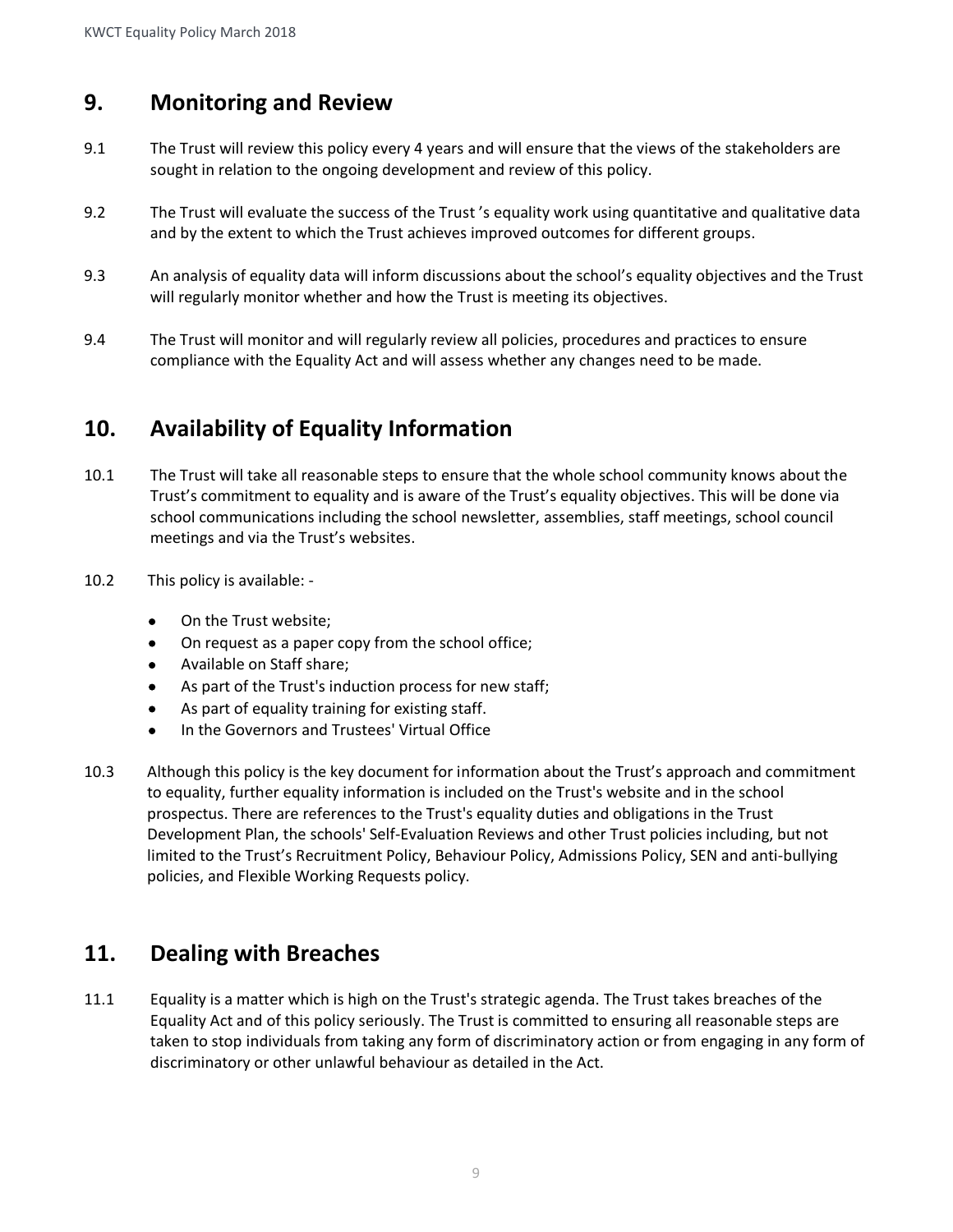- 11.2 The Trust will ensure that any complaints and evidence of a failure to comply with the Act or this policy are promptly and thoroughly investigated and are dealt with as determined by the Executive Headteacher (or Trust Board or Governing Body as appropriate) in accordance with the relevant Trust policy/procedure.
- 11.3 Where appropriate, discriminatory acts will be dealt with as misconduct under the Trust's disciplinary procedure. In addition to being an employment issue, sexual harassment may also amount to a criminal offence and may lead to police involvement. Harassment may also be an offence under the Protection from Harassment Act 1997 (which is not limited to circumstances where the harassment relates to a protected characteristic). Serious acts of discriminatory behaviour, including acts of harassment, could amount to gross misconduct and could lead to dismissal without notice.

#### **Issue Status**

| Date              | <b>Issue</b>                                                                                                                                                          | Date approved<br>by Trustees | Review date |
|-------------------|-----------------------------------------------------------------------------------------------------------------------------------------------------------------------|------------------------------|-------------|
| <b>March 2018</b> | Version 1, March 2018<br>Updated as a result of the amalgamation of the Community<br>Cohesion Policy February 2016 and the Disability & Equality<br>Policy, July 2016 | 26 March 18                  | Spring 2022 |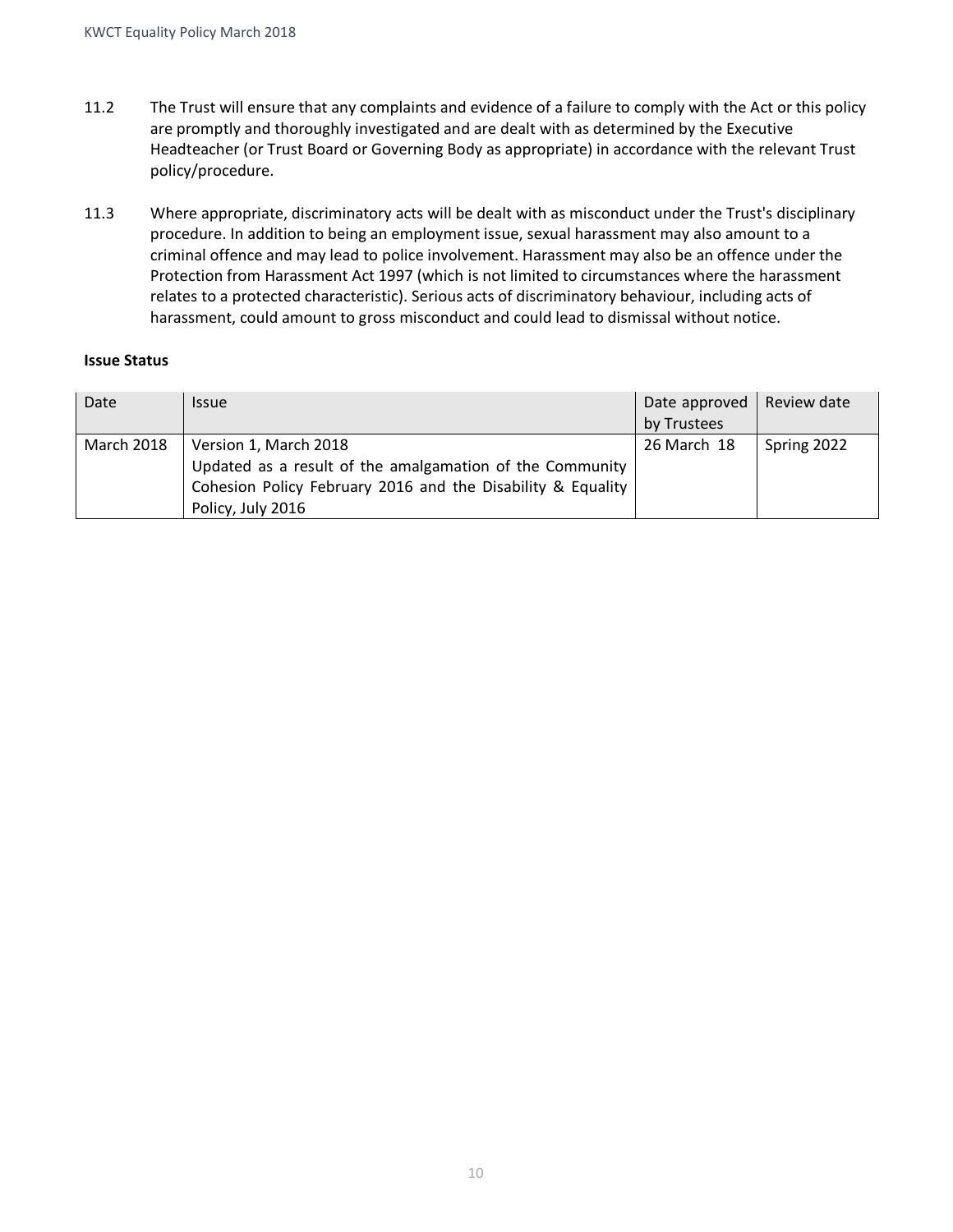## **Appendix A**

# **Guidance on the Equality Act 2010**

#### **An overview**

The guidance in this policy is provided by the Trust as a reasonable step to prevent individuals from engaging in any form of behaviour or conduct which is deemed unlawful under the Act. The guidance in also intended to create an awareness and understanding of the Trust's obligations and duties under the Act, including any exemptions and exclusions which may apply.

The Act provides a single, consolidated source of discrimination law, replacing all the previous UK anti discrimination laws and it extends protection from discrimination in some areas. The Act defines types of **unlawful behaviour** in relation to persons with **protected characteristics**. The Act applies to all schools and academies including maintained and non-maintained special schools.

The Act applies to schools as employers and also to the way schools treat their pupils and potential pupils, and in limited circumstances, former pupils. As employers, schools must not discriminate against potential employees in respect of whether to offer a job or the terms on which a job is offered. Schools must also not discriminate against existing employees in respect of benefits, facilities and services offered including training opportunities, promotion or dismissal.

In relation to pupils, schools must not discriminate against, harass or victimise a pupil or potential pupil in relation to admissions, in the way education is provided, in the way pupils are provided with access to any benefit, facility or service and by excluding a pupil or subjecting them to any other detriment.

The school's "Responsible Body" must ensure compliance with the Act. The Responsible Body is the Trust Board (and the Local Authority in maintained schools) and the proprietor in independent schools, academies or nonmaintained special schools. Any person acting on behalf of the Responsible Body, including school employees is liable for their own discriminatory actions**.** The Responsible Body is also liable unless it can show that it has taken all reasonable steps to stop an individual from doing the discriminatory action or from doing anything of that kind. Members of staff should understand therefore that they can be held liable for acts of bullying, harassment and unlawful discrimination in the course of their employment against fellow employees, pupils or members of the public.

#### **Types of unlawful behaviour and protected characteristics**

Types of unlawful behaviour under the Act are: -

- Direct discrimination,
- Indirect discrimination,
- Harassment,
- Victimisation.

The protected characteristics under the Act are:-

- Age
- Disability
- Race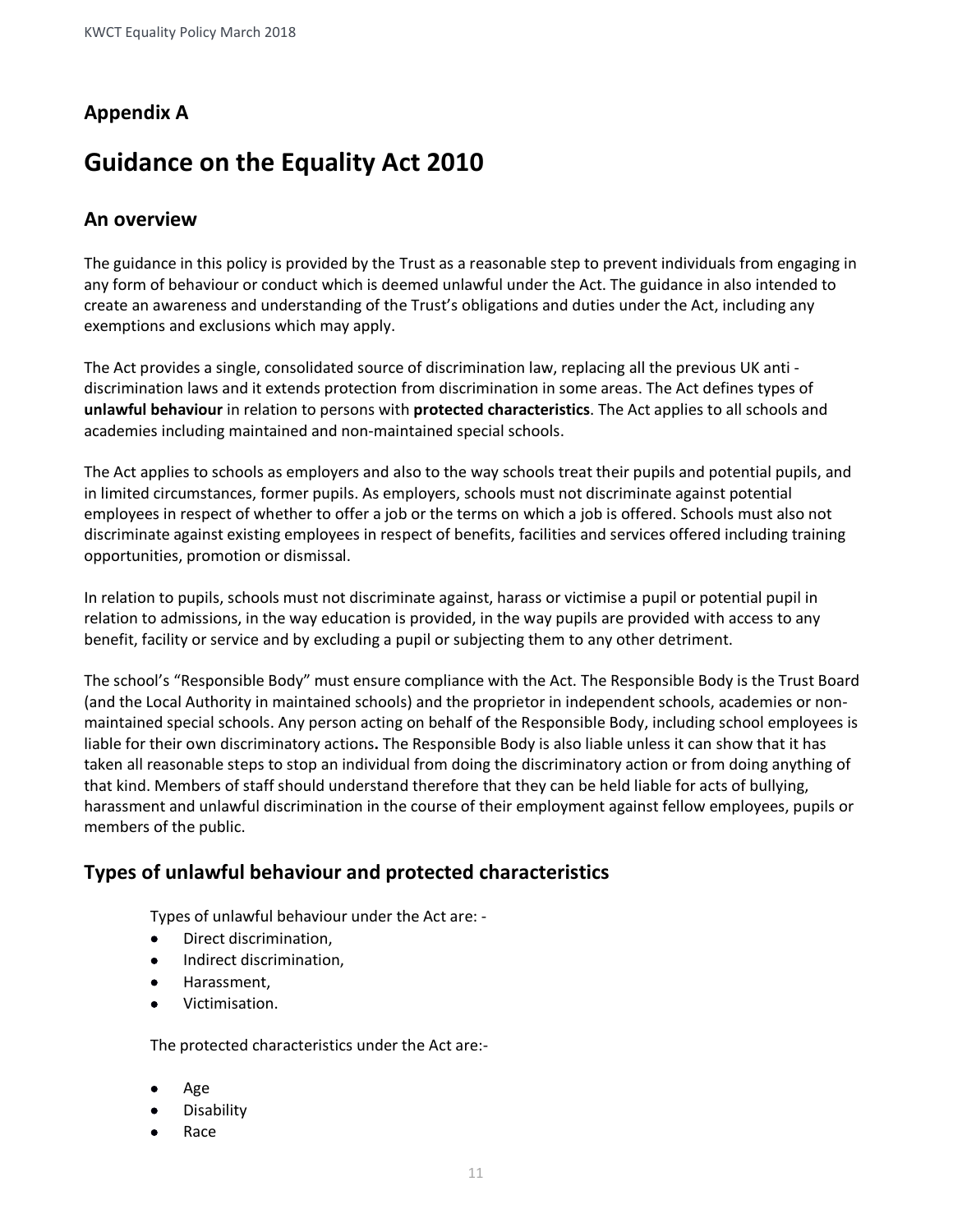- Religion or belief
- Sex
- Sexual orientation
- Gender reassignment
- Marriage and civil partnership
- Pregnancy and maternity

All the protected characteristics are covered by the employment provisions of the Act but the protected characteristics of age, marriage and civil partnership do not apply to pupils. It is not a breach of equality law therefore for schools to admit and organise pupils in age groups and to treat pupils in a way that is appropriate to their age.

Direct discrimination occurs when one person treats another less favourably, because of a protected characteristic, than they treat, or would treat other people.

Indirect discrimination occurs when a "provision criterion or practice" (PCP) is applied generally but has the effect of putting people with a protected characteristic at a disadvantage when compared to people without that characteristic. It is a defense to a claim of indirect discrimination if it can be shown that the PCP is a "proportionate means of achieving a legitimate aim and that it could not reasonably be achieved in a different way which did not discriminate. In the context of schools, examples of legitimate aims might be: - maintaining academic or other standards or ensuring the health, welfare and safety of pupils.

Discrimination can include associative discrimination (when a person is treated less favourably because of their association with someone who has a protected characteristic) and perception discrimination (when a person is treated less favourably because it is believed they have a protected characteristic even if that is a mistaken belief).

Harassment has a specific legal definition in the Act based on the definition from the European Convention on Human Rights. It is "unwanted conduct, related to a relevant protected characteristic, which has the purpose or effect of violating a person's dignity or creating an intimidating, hostile, degrading, humiliating or offensive environment for that person". This covers unpleasant and bullying behaviour, and potentially extends also to actions which, whether intentionally or unintentionally, cause offence to a person because of a protected characteristic.

**Victimisation** occurs when a person is treated badly or treated less favourably than they otherwise would have been because they have done "a protected act" or because the school believes that a person has done or is going to do a protected act. A protected act might involve, for example; making an allegation of discrimination or bringing a case under the Act, or supporting another person's complaint by giving evidence or information or doing anything else under or in connection with the Act.

#### **Additional provisions relating to disability**

With regard to disability, there are two further types of unlawful behaviour, these are:-

- Discrimination arising from a disability,
- A failure to comply with the duty to make reasonable adjustments.

**Discrimination arising from a disability** is when a disabled person is discriminated against because of something that is a consequence of their disability. This is unlawful unless the discrimination can be justified.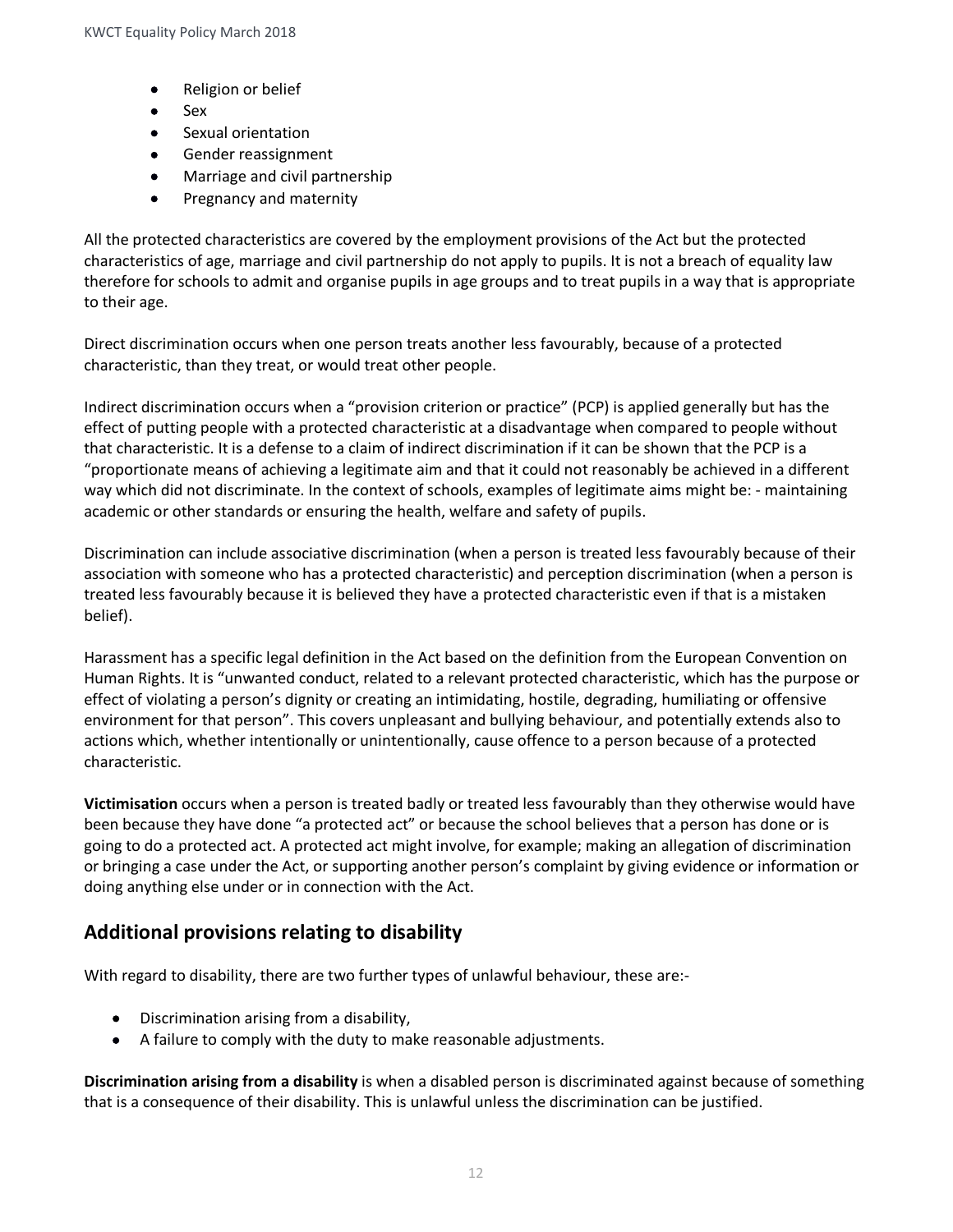The **duty to make reasonable adjustments** now extends to **a duty to provide auxiliary services and aids.** The duty to make reasonable adjustments means that where something a school does places a disabled pupil or member of staff at a disadvantage compared to other pupils or members of staff, the school must take reasonable steps to try and avoid that disadvantage. Auxiliary aids or services are things or persons which help. Whether a school should provide an auxiliary or service is a question of reasonableness in all the circumstances of the case.

The overriding principle of the equality legislation is one of equal treatment but schools may, and often must, treat disabled pupils and disabled members of staff more favourably than non-disabled pupils or non-disabled members of staff by making reasonable adjustments to put them on a more level footing with pupils and members of staff without disabilities.

Schools must also carry out **accessibility planning** for disabled pupils and members of staff under the Act. With regards to pupils, schools must implement accessibility plans which are aimed at increasing the extent to which disabled pupils can participate in the curriculum; improving the physical environment of school to enable disabled pupils to take better advantage of education, benefits, facilities and services provided; and improving the availability of accessible information to disabled pupils. With regard to staff, schools are under a duty to consider alterations to physical features of the school where it is reasonable to avoid disadvantage caused by disability.

#### **Positive action and positive discrimination**

New provisions in the Act allow schools to take positive action in relation to pupils and members of staff with certain protected characteristics who may be disadvantaged for social or economic reasons to do with past or present discrimination. Any such action must be a proportionate way of achieving a legitimate aim.

Positive action is **not** the same as positive discrimination. Positive discrimination is always unlawful except in the case of disability.

#### **Exceptions and exclusions**

There are some exceptions in the Act which apply to all schools and some which apply specifically to schools with a religious character (faith schools) and to single sex schools.

The daily act of collective worship is an exemption which applies to all schools in relation to the Act's religion or belief provisions. Schools are permitted to have acts of worship or other forms of collective religious observance and will not be acting unlawfully if an equivalent act of worship is not provided for other faiths. Schools are permitted to celebrate religious festivals.

The content of the school curriculum is excluded from the Act but the way, in which schools provide education, i.e. the delivery of the curriculum is not. Schools must ensure that the curriculum is not delivered in a discriminatory way and that it is delivered in accordance with the public sector equality duty. Schools should provide a broad and balanced curriculum for all pupils and should ensure that all pupils have equal access to all areas of the curriculum. When a school's Curriculum Policy is reviewed, due regard must be given to equality considerations.

The Act does not deal specifically with school uniform or other aspects of appearance such as hair, jewelry and make up.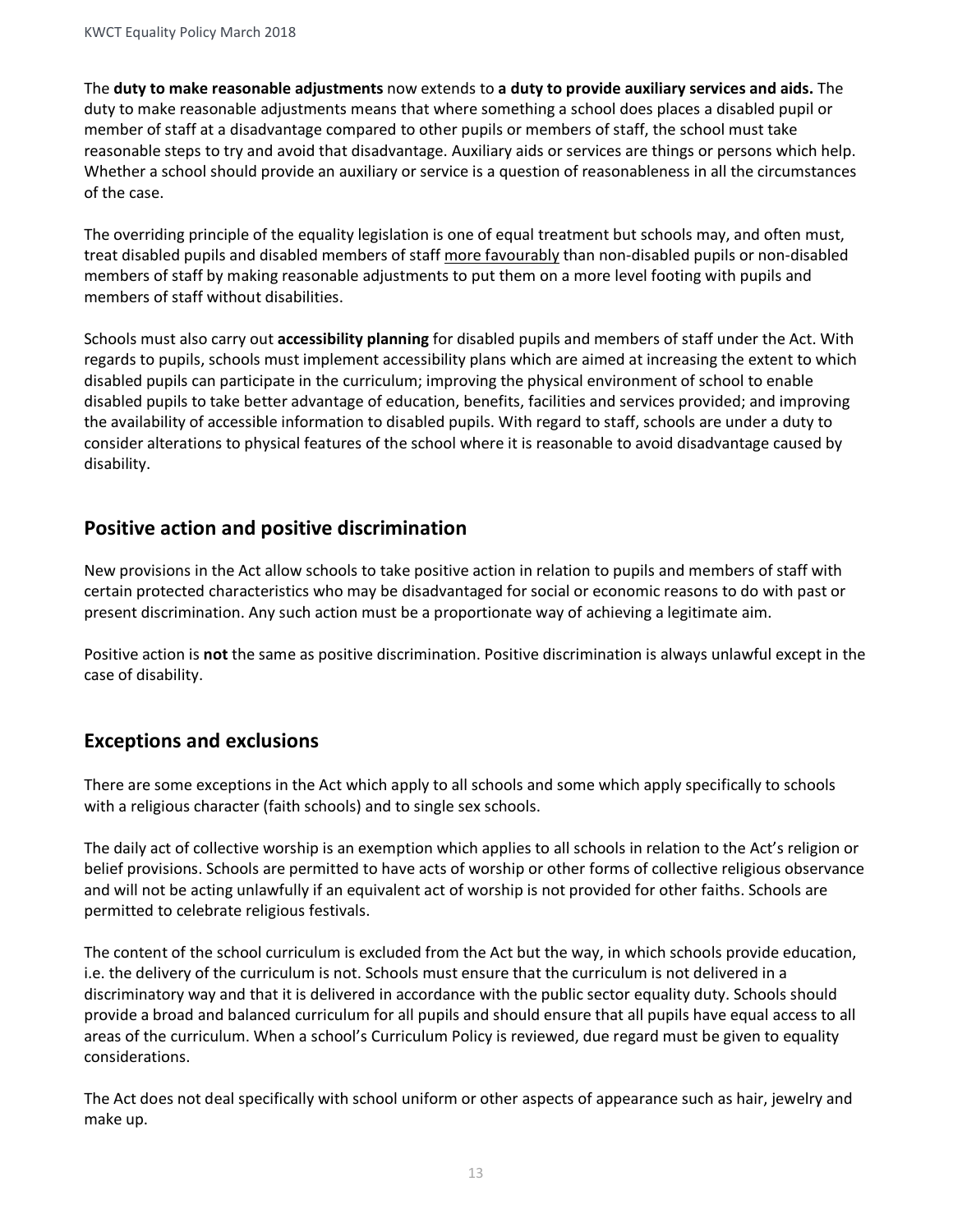The school's Governing Body or Trust Board determines uniform policy and the rules relating to appearance but must have due regard to equality law and to obligations under the Human Rights Act 1998 when making decisions in this regard. Governing Bodies and Trust Boards should be sensitive to the needs of different groups and should act reasonably in endeavoring to accommodate those needs without compromising other school policies and requirements including requirements relating to health, safety and discipline.

## **The Public Sector Equality Duty and supporting specific duties**

The Act also introduced a single **Public Sector Equality Duty** (sometimes also referred to as the **'general duty'**). The general duty applies to public bodies, including all schools and academies. The general duty is supplemented by separate **specific equality duties** which require schools to publish information to show how they are complying with their general duty and to prepare and publish equality objectives.

The general duty applies to all protected characteristics and requires schools, when carrying out their functions, to have **due regard** to the need to:-

- Eliminate discrimination, harassment and victimisation and any other conduct prohibited by the Act;
- Advance equality of opportunity between those who share a relevant protected characteristic and those who do not share it;
- Foster good relations across all characteristics.

Having due regard means that the Trust Board and the school's leadership team must ensure that whenever significant decisions are being made or policies developed, thought will be given to equality considerations. Equality will not just be an afterthought and will never be just a matter of ticking boxes. Decisions and actions will be made with an open mind and an assessment will always be made as to whether a particular decision or action may have implications for people with particular protected characteristics.

The Equality Act 2010 (Specific Duties) Regulations 2011 introduced new **specific equality duties** to help public authorities meet their obligations under the general duty. These specific duties apply to all schools. In order to comply with their specific duties, schools are required to:-

- Publish information to demonstrate how they are complying with their general duty;
- Prepare and publish equality objectives.

Schools are required to update published information at least annually and to publish objectives at least once every four years. The school's current equality objectives can be found in Appendix C.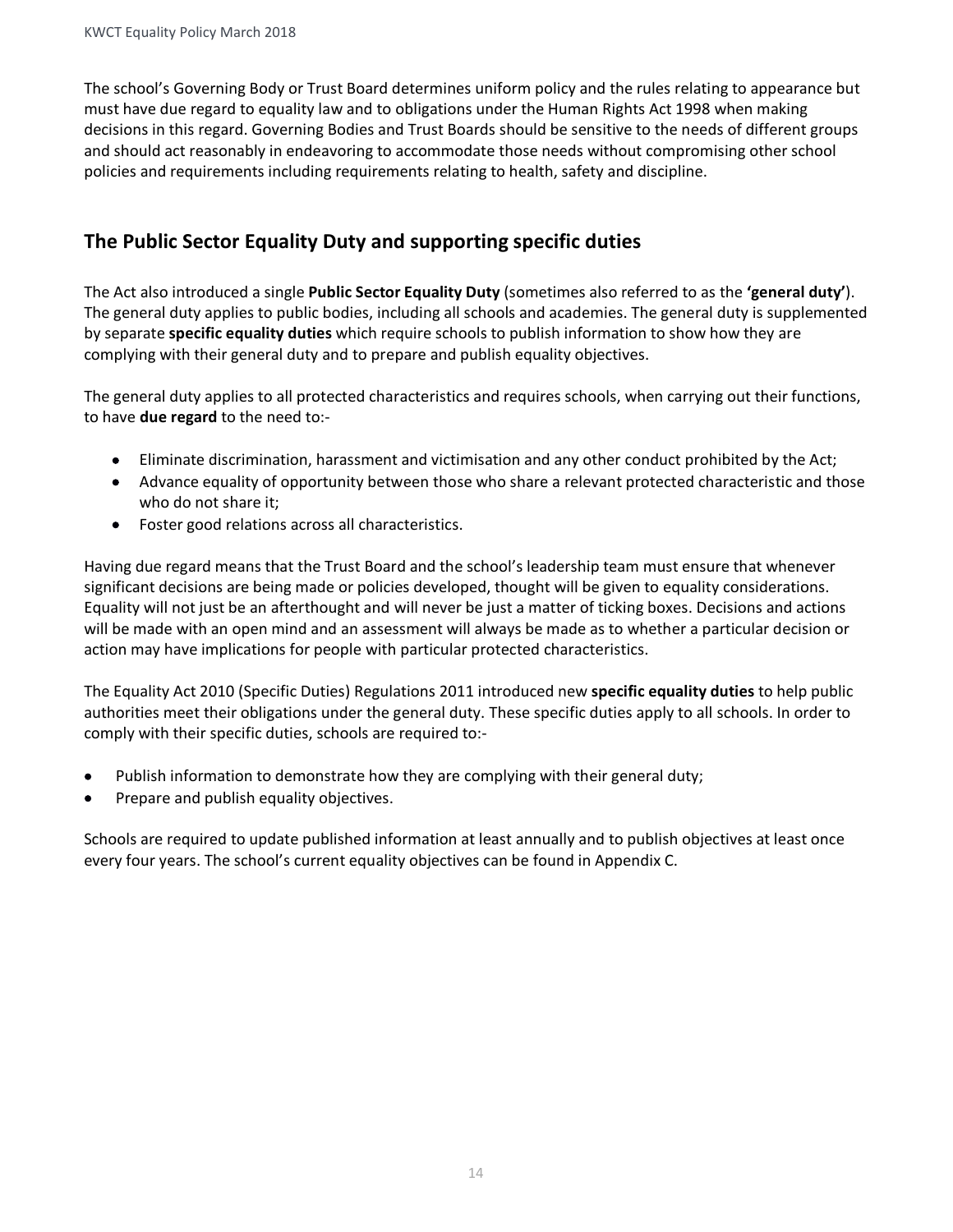#### **Appendix B**

# **Public Sector Equality Duty**

#### **Aims**

Our school aims to meet its obligations under the public sector equality duty by having due regard to the need to:

Eliminate discrimination and other conduct that is prohibited by the Equality Act 2010

Advance equality of opportunity between people who share a protected characteristic and people who do not share it

Foster good relations across all characteristics – between people who share a protected characteristic and people who do not share it

What is the Public Sector Equality Duty (the PSED)?

The Public Sector Equality Duty requires public bodies to promote equality. The relevant protected characteristics are:

- Age
- Disability,
- Gender reassignment
- Pregnancy and maternity
- Race
- Religion or belief
- Sex
- Sexual orientation

Advancing equality of opportunity

As set out in the DfE guidance on the Equality Act, the school aims to advance equality of opportunity by:

- Share attainment data each academic year showing how pupils with different characteristics are performing
- Removing or minimising disadvantages suffered by people which are connected to a particular characteristic they have (e.g. pupils with disabilities)
- Taking steps to meet the particular needs of people who have a particular characteristic
- Encouraging people who have a particular characteristic to participate fully in any activities (e.g. encouraging all pupils to be involved in the full range of school activities)

In fulfilling this aspect of the duty, the school will: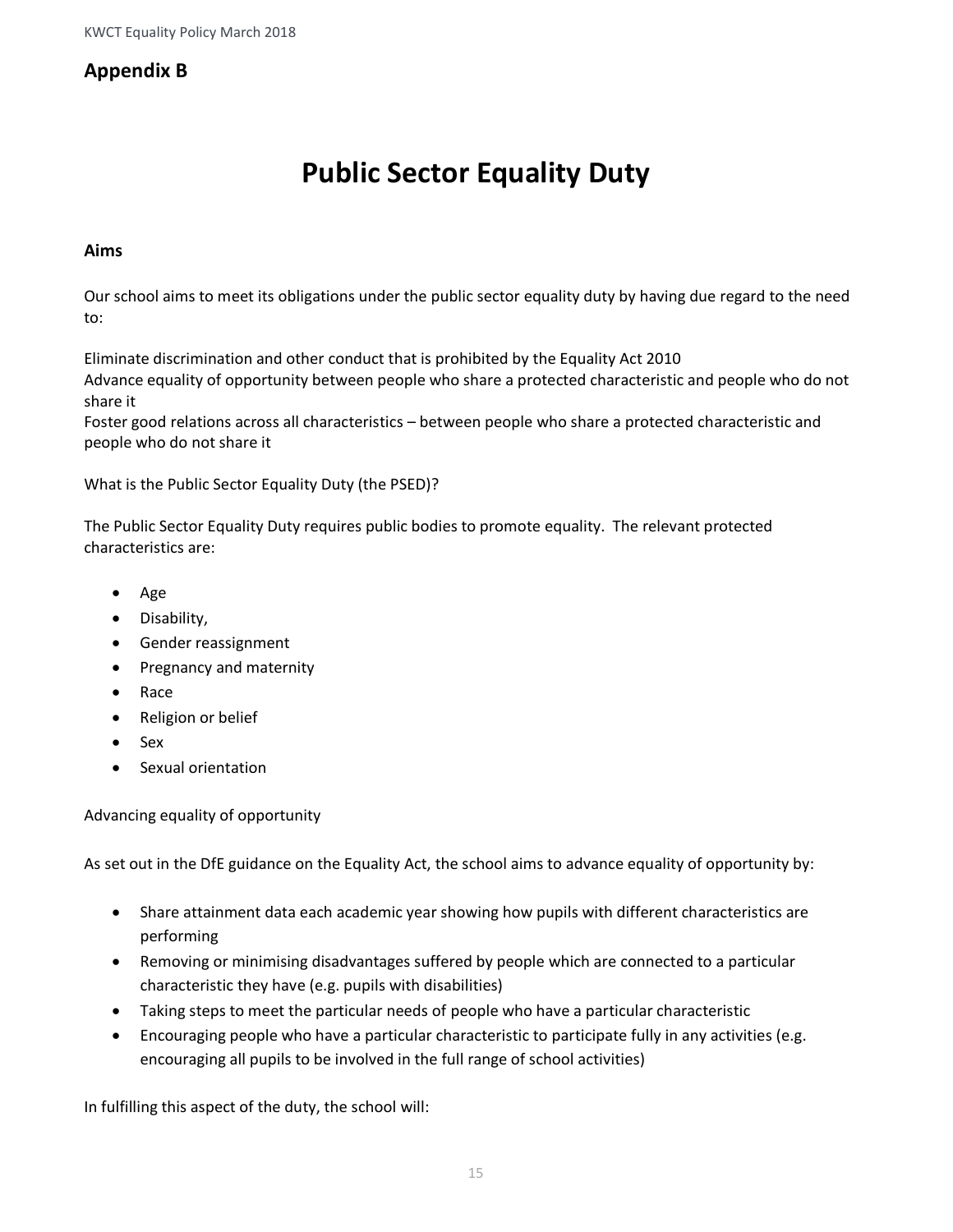- Analyse data to determine strengths and areas for improvement. Implement actions in response.
- Make evidence available identifying improvements for specific groups (e.g. declines in incidents of homophobic language being used)

#### **1. What the Trust is doing to eliminate discrimination, harassment and victimisation and any other conduct prohibited by the Equality Act 2010.**

- Conduct prohibited by the Equality Act 2010 is detailed in the Trust Equality policy which is available to all members of the Trust community through a variety of sources;
- The Trust's Equality Policy and equality issues in the Trust are monitored by a nominated member of the Trust Board, by the Executive Headteacher and by the Head of School
- The Trust provides training to staff and Trustees/Governors about their responsibilities under the Act and about equality issues.
- The Trust will make reasonable adjustments to the school environment and make activities as accessible and welcoming as possible for pupils, staff and visitors to the school;
- By planning ahead, all schools will ensure where reasonably possibly that all pupils are able to take part in all the activities in school including extracurricular activities and any residential visits.
- The Trust takes seriously the need to consider equality implications whenever policies and procedures are developed, adapted and reviewed and whenever significant decisions are made about the day to day life of the school.
- Equality considerations are taken into account in all Trust policies. The main policies that deal with equality of opportunity are
	- o British values
	- o Accessibility plan
	- o Equality policy
	- o SEND policy
	- o Behaviour Policy
	- o Anti bullying Policy
	- o Religious Education Policy
	- o Curriculum Intent 2021
- Bullying and prejudice related incidents are carefully monitored and dealt with effectively;
- The Trust will ensure that all appointment panels give due regard to equality issues so that no one is discriminated against when it comes to recruitment, promotion or training opportunities. The Trust will ensure that job applicants are not asked health related questions in accordance with the Act and the Trust's Equality Policy unless they related to an intrinsic function of the work they do. The Trust will ensure that reasonable adjustments are made to the interview/recruitment process as necessary;
- The Trust will consider any possible indirectly discriminatory effect of its practices when considering requests for contractual variations. Requests will only be refused if there are good business reasons unrelated to any protected characteristics in accordance with the Trust's Flexible Working Requests Policy and Procedure;
- The Trust is committed to ensuring pupils understand that they belong to a society and a world that is diverse and multi-cultural. The Trust will regularly consider and review the way in which its teaching and the curriculum helps promote an awareness of the rights of individuals and helps pupils understand and value difference and diversity and to challenge prejudice and stereo-typing. The Trust will actively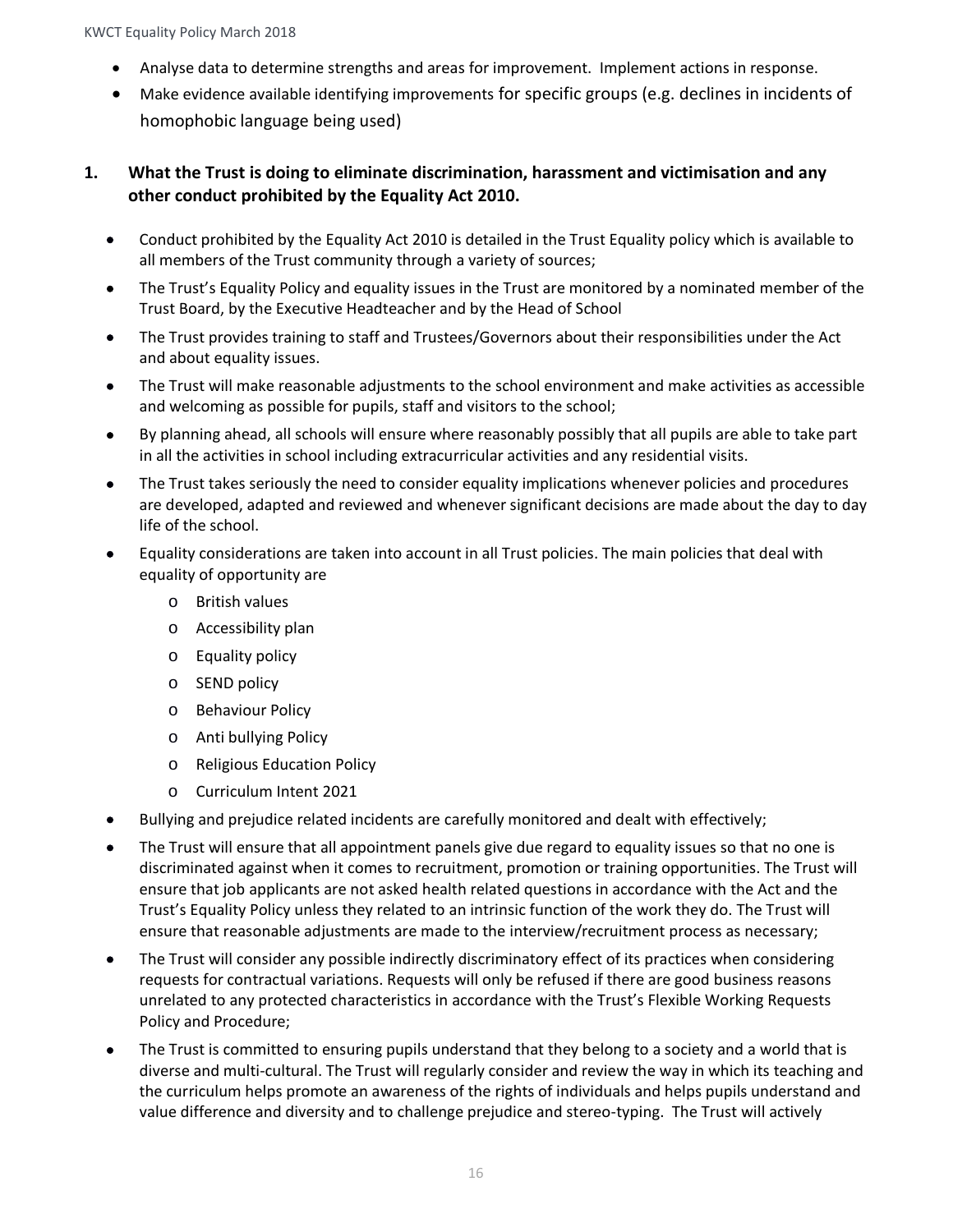promote equality, diversity and fundamental British values though the curriculum and by creating an environment which demands respect for all.

#### **What the Trust is doing to advance equality of opportunity between those who share a relevant protected characteristic and those who do not share it.**

- The Trust knows the needs of its population very well and collects and analyses data in order to inform planning and identify targets to achieve improvements;
- The Trust has procedures, working in partnership with parents and carers, to identify children who have a disability through admissions meetings;
- The Trust collects data and monitors the progress and achievement of groups of learners by the relevant and appropriate protected characteristics and taking into account the groups of learners identified in the Ofsted Common Inspection Framework. This information will help the Trust ensure that pupils are achieving their potential, the Trust is being inclusive in practice and that trends are identified which will help to inform the setting of the Trust's equality objectives;
- The Trust will publish attainment data which shows how pupils with different characteristics are performing in helping to identify whether there are any areas of inequality which need to be addressed, ASP will be used as this contains much detailed analysis by relevant characteristics;
- The Trust will take action to close any gaps in progress or achievement for example, for those making slow progress in acquiring age appropriate literacy and number skills;
- The Trust will collect, analyse and use data in relation to attendance and exclusions of different groups.
- The Trust will review information about staff recruitment, retention, training opportunities and promotion to ensure that all staff have equality of opportunity;
- The Trust will ensure that it engages and consults with those people who are affected by a policy or activity in the design of new policies and in the review of existing ones;
- The Trust will encourage pupils with particular characteristics to participate fully in school activities for example by encouraging both boys and girls and pupils from different ethnic backgrounds to be involved in the full range of school clubs and societies;
- The Trust has disabled access, disabled parking bays, and a disabled toilet
- The Trust is fully aware of the dietary requirements of ethnic groups within its schools and makes food for all of our pupils taking into account equality issues;
- The Trust will avoid language that runs the risk of placing a ceiling on any child's achievement or that seeks to define their potential as learners, such as" less able". The Trust will use a range of teaching strategies that ensures it meets the needs of all children;
- The Trust will provide support to children at risk of underachieving; the Trust is alert and proactive about the potentially damaging impact of negative language in matters such as race, gender, disability and sexuality;

#### **2. What the Trust is doing to foster good relations across all protected characteristics.**

- The Trust will prepare children for life in a diverse society and ensure that there are activities across the curriculum that promote the spiritual, moral, social and cultural development of children;
- The Trust teaches about difference and diversity and the impact of stereotyping, prejudice and discrimination through PSHE and citizenship and across the curriculum;
- The Trust will use materials and resources that reflect the diversity of the school population and local community in terms of race, gender, sexual identity and disability, avoiding stereotyping;
- The Trust promotes a whole-school ethos and values which challenge prejudice-based discriminatory language, attitudes and behaviour;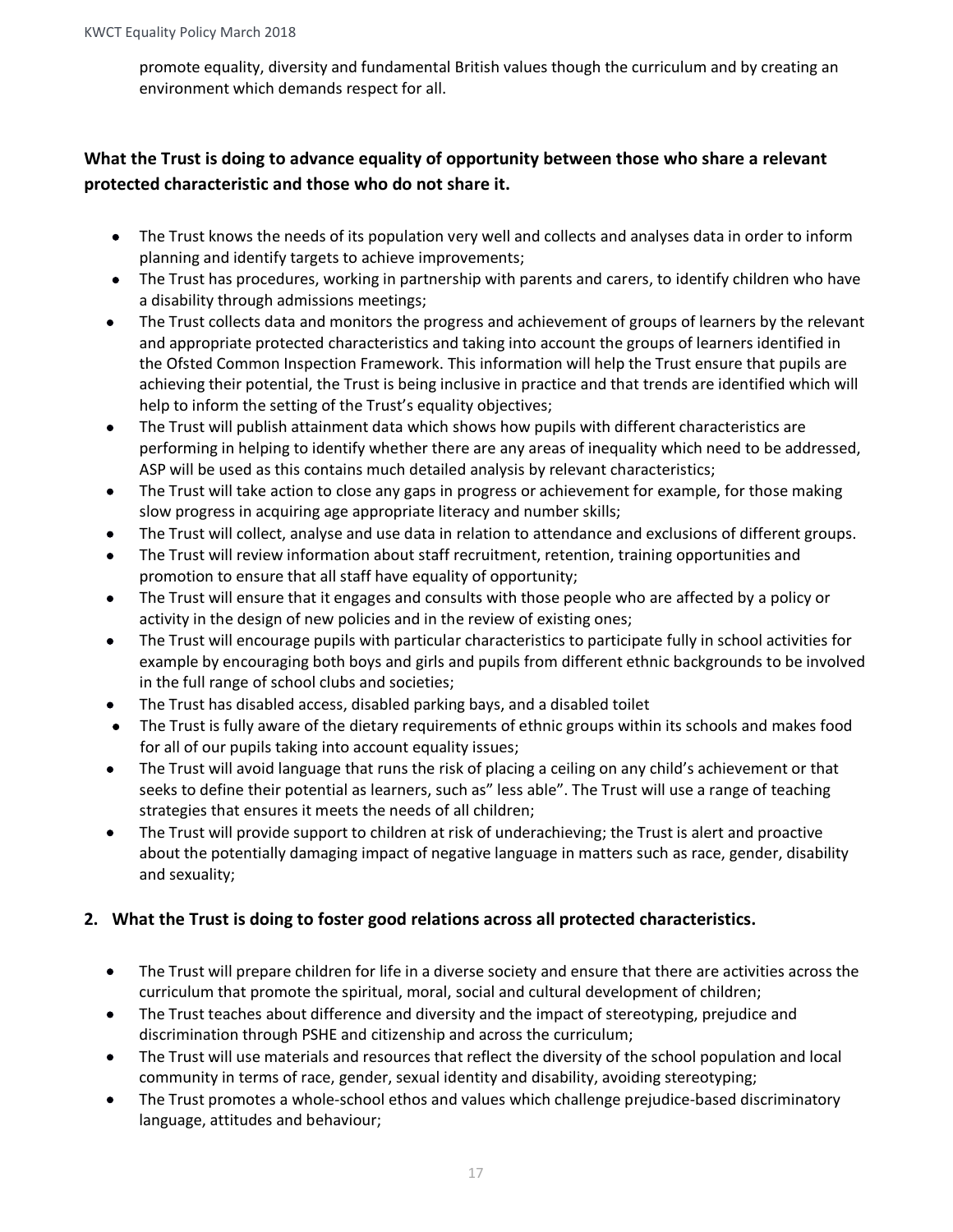- The Trust provides opportunities for children to appreciate their own culture and celebrate the diversity of other cultures;
- The Trust includes the contribution of different cultures to world history that promote positive images of people;
- The Trust provides opportunities for pupils to listen to a range of opinions and empathise with different experiences;
- The Trust promotes positive messages about equality and diversity through displays, school assemblies, visitors and whole school events;
- The Trust will review relevant feedback from the annual parents' questionnaires and from parents' evening, from issues raised in Annual Reviews or reviews of progress on Individual Education Plans/Personalised Provision Maps, mentoring and support;
- The Trust will secure and analyse responses from staff surveys, staff meetings and training events review feedback and responses from the children and groups of children, from the school council, PSHE lessons, and whole school surveys on children's attitudes to self and school.

#### **The Trust's current Equality Objectives are:-**

- 1. To continue to develop our work on gender equality through ensuring that children are presented with a range of non-stereotypical role models and resources.
- 2. To continue to broaden the staff and children's knowledge and awareness of our multi-faith community.
- 3. To ensure that high aspirations are at the heart of every children's school experience.
- 4. To ensure that all children have an increased awareness of disability equality both in terms of their own school peers and in wider society.

#### **How the Trust has developed its objectives:-**

The Trust's current equality objectives represent the Trust's priorities and are the outcome of a careful review and analysis of data and other information. They also take into account national and local priorities and issues. In particular:-

- The objectives are based on consultation conducted with staff, children, governors and parents and carers and evidence collected and published;
- The objectives are specific and measurable they meet the Trust's needs and are achievable;
- The objectives are integrated into the Trust improvement plan;
- The Trust will publish its objectives on the Trust's website;
- The Trust will report annually to the Trust Board on progress towards achieving the objectives;
- Evidence will be published on the Trust website of the steps being taken and the progress towards meeting these objectives;
- Evidence of steps taken and progress made towards meeting past objectives will also be published;
- The objectives will be reviewed annually and will be updated at least every four years.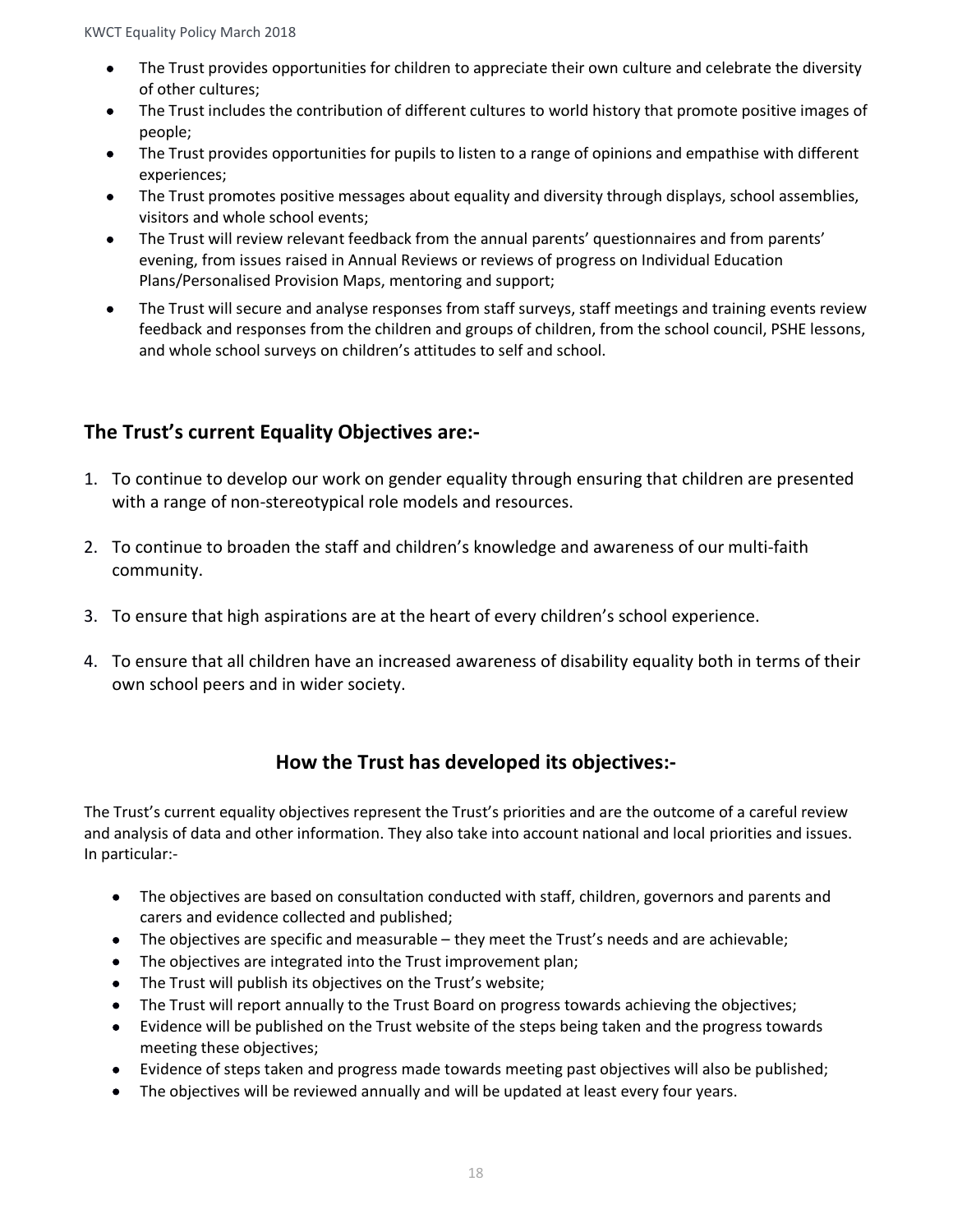# **Trust plan in relation to how its equality objectives will be met:-**

| <b>Equality Objective</b>                                                                                                                                                               | <b>Proposed actions</b>                                                                                                                                                                                                                                                                                                                                                                                                                                                                                                                                          |  |  |  |
|-----------------------------------------------------------------------------------------------------------------------------------------------------------------------------------------|------------------------------------------------------------------------------------------------------------------------------------------------------------------------------------------------------------------------------------------------------------------------------------------------------------------------------------------------------------------------------------------------------------------------------------------------------------------------------------------------------------------------------------------------------------------|--|--|--|
|                                                                                                                                                                                         |                                                                                                                                                                                                                                                                                                                                                                                                                                                                                                                                                                  |  |  |  |
| 1. To continue to<br>develop our work on<br>gender equality<br>through ensuring<br>that children<br>presented with a<br>range of non-<br>stereotypical role<br>models and<br>resources. | • All subject leaders to monitor planning and resources to ensure that<br>opportunities are developed to present positive role models and resources<br>which challenge gender stereotypes.<br>• All subject policies to include an equality section which refers to gender<br>specifically<br>• Library and reading resources to be scrutinized and new purchases made to<br>challenge gender stereotypes<br>• Phase leaders will ensure that visitors invited into school, provide an<br>opportunity to challenge rather than re-inforce gender roles.          |  |  |  |
| 2. To continue to<br>broaden the staff and<br>children's knowledge<br>and awareness of our<br>multi-faith<br>community.                                                                 | • Subject leaders for religious education to develop further the school links<br>to the full range of faiths in the local community<br>• RE subject leader to monitor impact of visits to places of worship and<br>develop bespoke packages for these occasions<br>• RE subject leaders to deliver staff training on facts and myths about<br>different religions                                                                                                                                                                                                |  |  |  |
| 3. To ensure that<br>high aspirations are<br>at the heart of every<br>children's school<br>experience.                                                                                  | • Map out the aspirations aspects to the curriculum through PSHE and<br>thematic lessons and also one off projects.<br>• Ensure this is developmental across the school year groups.<br>• Develop further links in Manchester and beyond to strengthen this work,<br>including the STEM initiatives                                                                                                                                                                                                                                                              |  |  |  |
| 4. To ensure that all<br>children have an<br>increased awareness<br>of disability equality<br>both in terms of their<br>own school peers and<br>in wider society.                       | • All subject leaders to monitor planning and resources to ensure that<br>opportunities are developed to present positive role models and resources<br>which challenge stereotypes.<br>• All subject policies to include an equality section which refers to disability<br>aspects specifically<br>• Library and reading resources to be scrutinized and new purchase made to<br>challenge stereotypes<br>• Phase leaders will ensure that visitors invited into school, provide an<br>opportunity to broaden children's understanding of disability achievement |  |  |  |